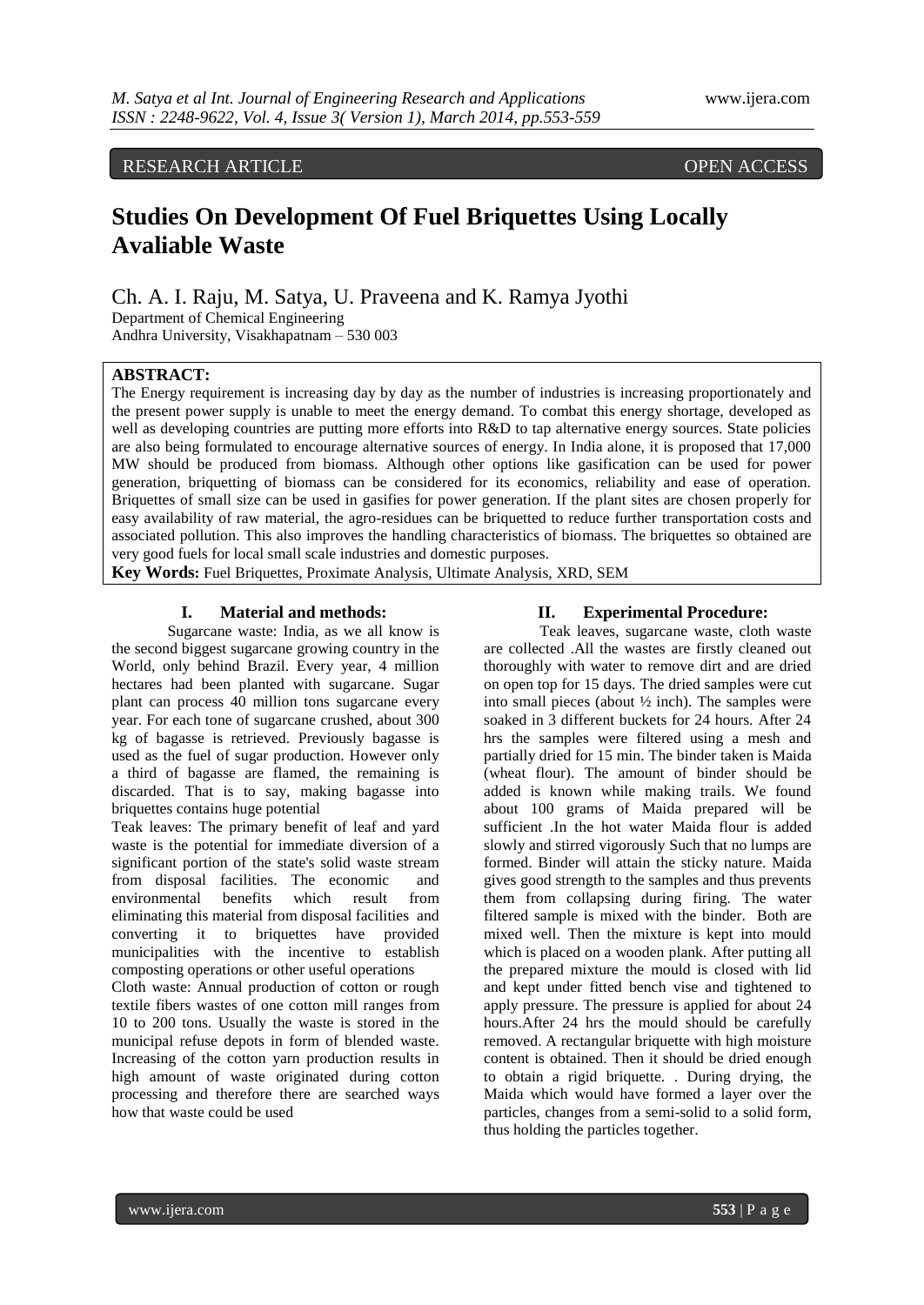# **III. RESULTS AND DISCUSSIONS: Characterization of briquettes:**

**XRD analysis:** With the aid of two-positioned STOE proportional sensitive detector (PSD), the xray diffraction (XRD) patterns were recorded using a STOE automatic powder diffractometer [22]. With the use of Rietveld technique [23] the produced patterns were refined (using match software) and the matching compounds were detected.[24] . The acquired graphs containing matching components at different intensities are given below along with matching components.



**Scanning Electron Microscope: SEM images of teak leaves sample:**



**SEM images of suagarcane sample:**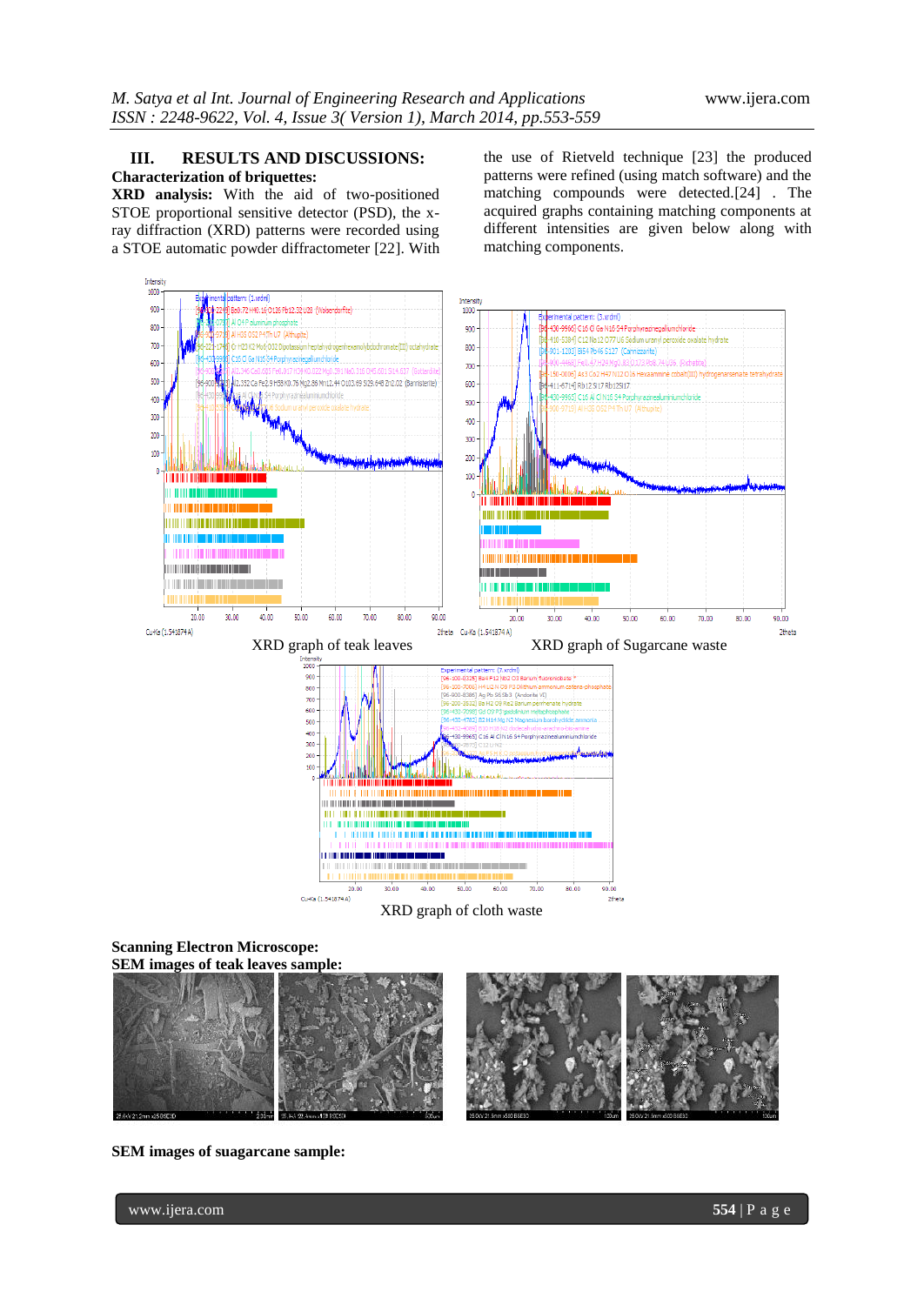*M. Satya et al Int. Journal of Engineering Research and Applications* www.ijera.com *ISSN : 2248-9622, Vol. 4, Issue 3( Version 1), March 2014, pp.553-559*



**SEM Images of Cloth waste sample**



The morphology structure of the waste briquettes was determined by using scanning electron microscope. The morphological structure of the teak leaves showed uniform short fibrous and coarser structure. Whereas sugarcane wastes images showed large and small dens granulated structures respectively. Further image indicated long uniform fibrous lingo cellulosic structure. The morphology structure of material waste studies helps to predict their agglomeration properties in order to be briquetted.

# **Proximate analysis:**

**MOISTURE CONTENT:** The total energy that is needed to bring a briquette up to its pyrolytic temperature is dependent on its moisture content which affects the internal temperature within the briquette due to endothermic evaporation [1]. According to [2], moisture content is one of the main parameters that determine briquette quality. A lower moisture content of briquettes implies a higher calorific value. The problem of too high moisture content of the raw material can significantly increase production costs. Biomass moisture most often occurs as a result of inadequate protection against atmospheric conditions during storage. Particularly affected by this problem is the raw material stored in the form of stacks. The problem of too high raw-material moisture can be solved using the dryers in the production process. However, this solution requires investment, and increases expenditures on production.[3]

The moisture content of raw biomass was determined by calculating the loss in weight of material using hot air oven dying method at 105℃ to 110℃ for one hour and up to constant weight loss (Dara S.S.)[4]

Moisture content(%wb) =  $\frac{w^2-w^3}{w^2-w^3}$  $\frac{W2-W3}{W2-W1} \times 100,$  Where,  $w1$  = weight of crucible, g  $w2$  = weight of crucible + sample, g  $w3$  = weight of crucible + sample after heating.

The moisture content of the cloth waste briquette was determined to be 16.83, Sugarcane waste, teak leaves briquettes have 16.40 and 15.82 respectively. A lower moisture content of briquettes implies a higher calorific value. This is good forth storability and combustibility of the briquettes as recommended by [6]. From this we can say that cloth waste will take more time for heating and will have lower calorific value. Also it will be consumed more for a certain heating purpose than other briquettes .The value obtained is also corroborated by [2] who reported a moisture content of 5% for durable briquettes [7]. The total energy that is needed to bring a briquette up to its pyrolytic temperature is dependent on its moisture content which affects the internal temperature within the briquette due to endothermic evaporation [1].

**ASH CONTENT:** The residual sample in the crucible was heated without lid in a muffle furnace at  $700 \pm 50^{\circ}$ C for one half hour. The crucible was then taken out, cooled first in air, then in desiccators and weighed. Heating, cooling and weighing was repeated, till a constant weight obtained. The residue was reported as ash on percentage basis [4].

Ash content (%wb) =  $\frac{w^3 - w^1}{w^2 - w^1}$  $\frac{W3-W1}{W2-W1}$  ×

100

Where,  $w1$  = weight of the empty crucible, g  $w2$  = weight of empty crucible + sample, g  $w3$  = weight of the crucible  $+$  ash, g

Ash, which is the non-combustible component of biomass, was found for waste cloth, take leaves and sugarcane waste as 8.9, 19.4, 15 respectively. According to [11], ash has a significant influence on the heat transfer to the surface of a fuel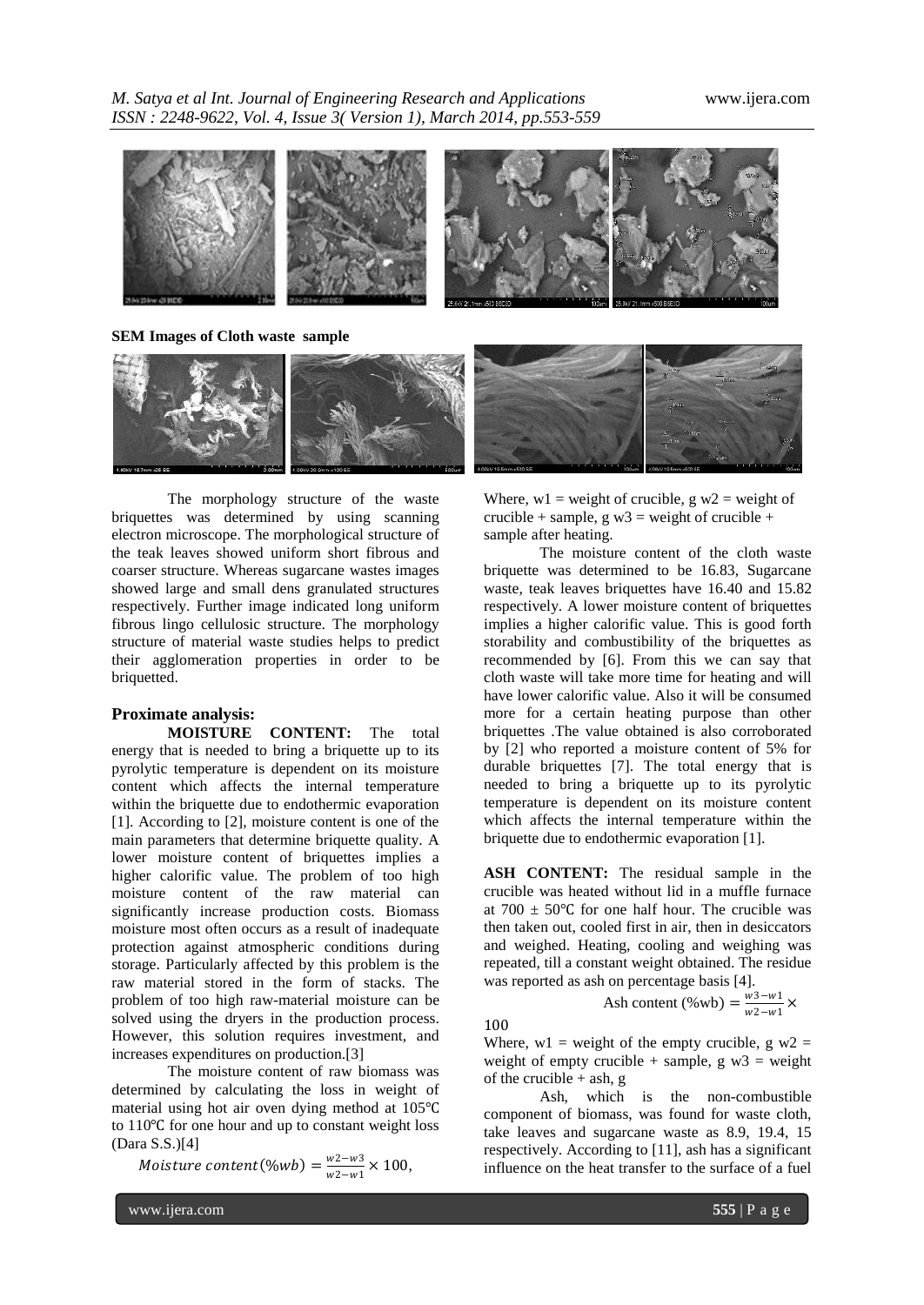as well as the diffusion of oxygen to the fuel surface during char combustion. As ash is an impurity that will not burn, fuels with low ash content are better suited for thermal utilization than fuels with high ash content. Higher ash content in a fuel usually leads to higher dust emissions and affects the combustion volume and efficiency. According to [12], the higher the fuel's ash content, the lower is its calorific value.[5]. Higher ash content in a fuel usually leads to higher dust emissions and affects the combustion volume and efficiency. According to [4], the higher the fuel's ash content, the lower is its calorific value. From the results we can say that Teak leaves will have low calorific value.

#### **VOLATILE MATTER:**

**Determination of volatile matter:** The dried sample left in the crucible was covered with a lid and placed in an electric furnace (muffle furnace), maintained at  $925 \pm 20^{\circ}$ C for 7 minutes. The crucible was cooled first in air, then inside a desiccators and weighed again. Loss in weight was reported as volatile matter on percentage basis. (Dara S.S.)

VOLATILE MATTER(%WB) =  $\frac{W2-W3}{W2-W1}$  $\frac{W_2-W_3}{W_2-W_1}$  × 100, Where,  $w1 = weight of the empty crucible, g w2 =$ weight of empty crucible + sample,  $g w3 = weight$ 

of the crucible + sample after heating.

Biomass generally contains a high volatile matter content of around 70% to 86% and low char content. This makes biomass a highly reactive fuel giving a faster combustion rate during the devolatisation phase than other fuels such as coal [15]. As reported by [16], low-grade fuels, such as dung, tend to have low volatile content that results in smoldering which other authors [17] described as an incomplete combustion which leads to a significant amount of smoke and release of toxic gases. However, for the sawdust charcoal briquette, a volatile content of 71% is high and an indication of easy ignition of the briquette and proportionate increase in flame length as suggested by [15]. The

high volatile matter content indicates that during combustion, most of the teak leaves briquette will volatize and burn as gas in the cook stove. From the results Teak leaves have highly 57.78. So it will be highly reactive fuel than the other two briquettes which have lower volatile matter than it.

**FIXED CARBON:**The fixed carbon content of the coal is the carbon found in the material that is left after volatile materials are driven off. This differs from the ultimate carbon content of the coal because some carbon is lost in hydrocarbons with the volatiles. Fixed carbon is used as an estimate of the amount of coke that will be yielded from a sample of coal. Fixed carbon is determined by removing the mass of volatiles determined by the volatility test, above, from the original mass of the coal sample. It is used as %C in computation for calorific value. Percentage of fixed carbon  $= 100 - %$  (moisture con-

tent+ volatile matter + ash $[4][10]$ 

The fixed carbon of charcoal ranges from a low of approximately 50% to a high of around 95%. The charcoal for domestic use is recommended that it should contain 80.5% of fixed carbon, while the industrial charcoal is recommended to have 86.7% of fixed carbon. On the other hand, the quality smokeless domestic wood charcoal has been specified to consist 75% of fixed carbon or more than this while the industrial wood charcoal has been specified to contain not less than 85% of fixed carbon. The proportion of fixed carbon can be controlled through maximum temperature and its residence time during the carbonization process and the charcoal produced from high temperature will be higher in fixed carbon than the charcoal produced at lower temperature. In addition, the charcoal having high volatile matter has lower fixed carbon, which low fixed carbon tends to be harder, heavier, stronger and easier to ignite than charcoal containing high fixed carbon [10].The briquettes made from teak leaves, sugarcane waste and cloth waste have 17.3, 18.9, 19.1.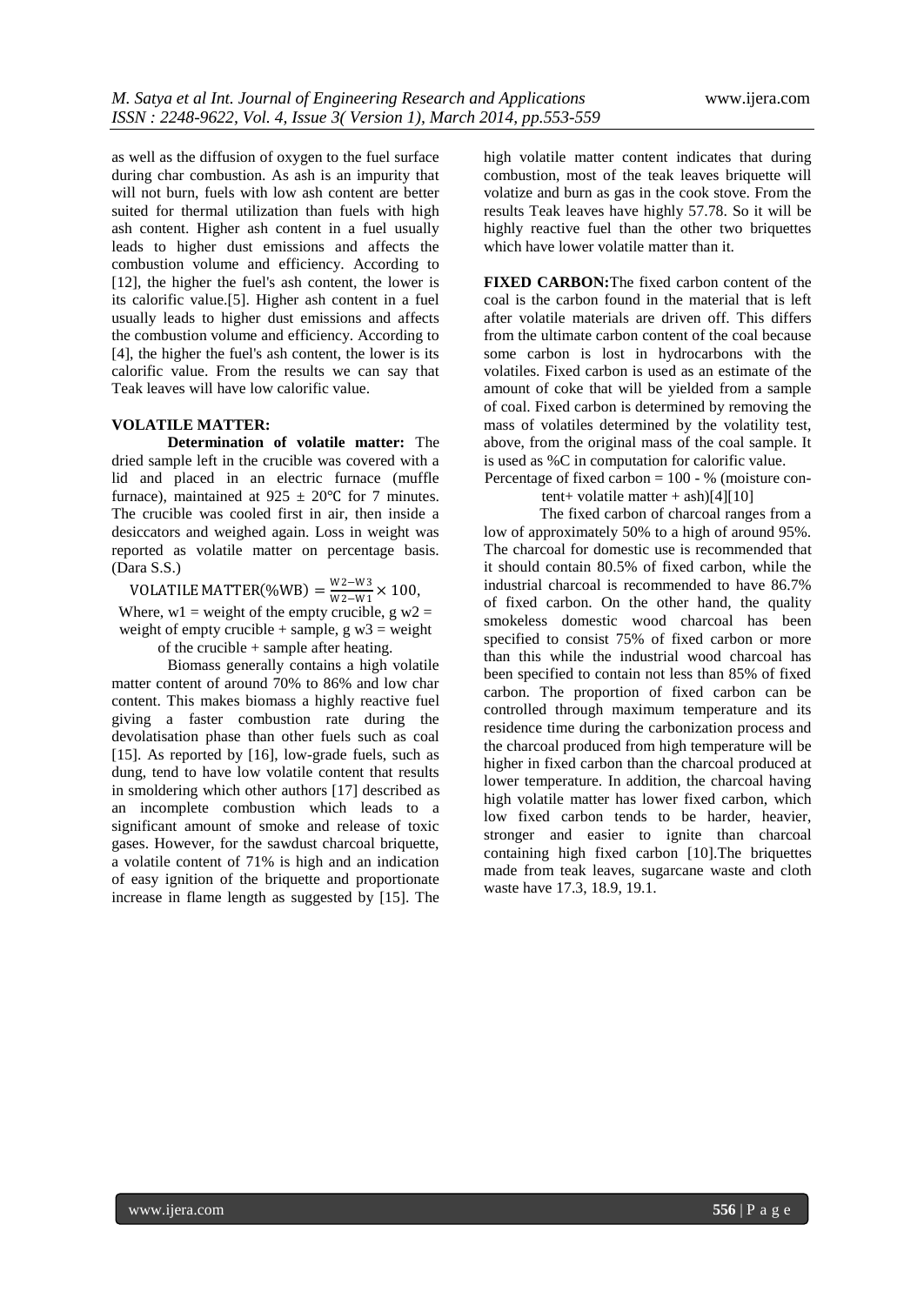

### **ULTIMATE ANALYSIS:**

The ultimate analysis indicates the various elemental chemical constituents such as carbon, hydrogen, oxygen, sulphur, etc. It is useful in determining the quantity of air required for combustion and the volume and composition of the combustion gases. The chemical compositions of composite waste briquettes include carbon, hydrogen, oxygen, nitrogen and sulphur among others. The ultimate analysis or the determination of their percentage compositions were carried out using standard methods. Thus, ASTM D5373-02 method was used for the determination of percentage composition of carbon, hydrogen and nitrogen, ASTM D4239-02 method was used for the determination of percentage composition of sulphur and ASTM D5142-02 method was used for the determination of percentage ash content of individual composite briquette samples. The percentage oxygen content of the individual composite agricultural waste briquette was determined by difference as follows . (1) Where C, H,S, N,O and Ash are the carbon, hydrogen, sulphur, nitrogen, oxygen and ash content of the composite agricultural waste briquettes respectively [11]

#### %O=100-%(C+H+S+N+ASH)

The composition of the cloth waste briquette analyzed as showed 49.25% carbon, 4.698% hydrogen, 45.86% oxygen, 0.966% nitrogen and 0.154% sulphur. The results agree with the observations made by Chaney [12] who reported that analysis of biomass using the gas analysis procedures revealed the principal constituent as carbon, which comprises between 30% and 60% of the dry matter and typically 30% to 40% oxygen. Hydrogen, being the third main constituent, makes up between about 5% and 6%, and nitrogen and sulphur (and chlorine) normally make up less than 1% of dry biomass.



Other results of ultimate analysis for teak leaves gave 48.879%, 4.826%, 35.139%,0.944%, 0.1096% for contents of carbon, hydrogen, oxygen, nitrogen, and sulfur, respectively, while the corresponding values for sugarcane waste briquette in the order listed above were 44.926%, 4.1930%, 35.01%, 1.196%, and 0.295%, respectively.[13]

 On average, the carbon and hydrogen elements contents in the samples were found to be

47% and 4.57% respectively. These values are higher than values of common low grade coal reported by Guoqing Lu [14]. In general, the increase in carbon and hydrogen content leads to an increase in the HHV [15,16]. The mean percentage of nitrogen available in the PS samples was approximately 1%. The nitrogen content in PS was found to be lower than coal as reported in [14], and this decrease will fortunately doesn"t require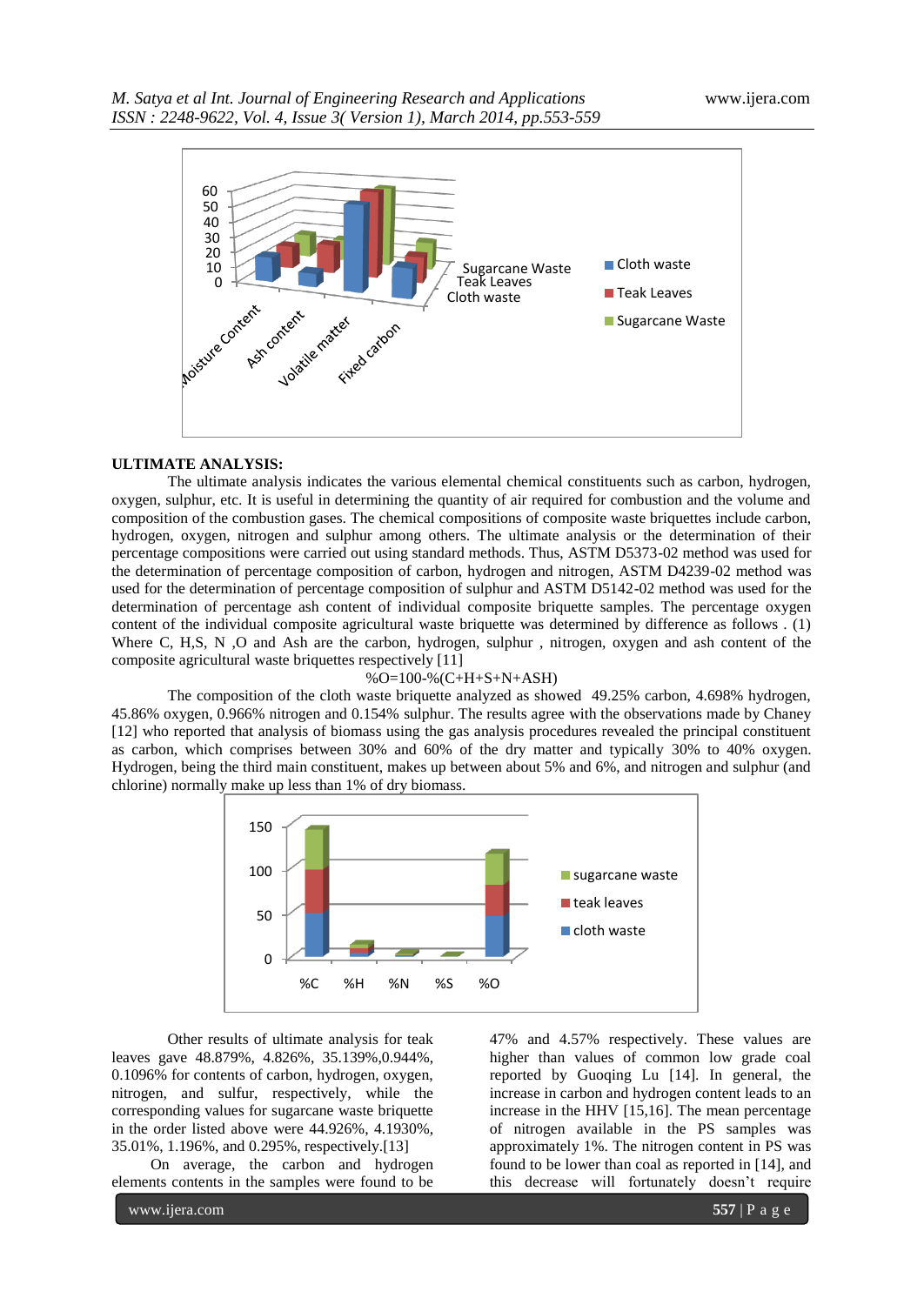additional controls on temperature, pressure and air concentration during the thermal conversion process to reduce the NOX emissions. The mean percentage of sulfur in the PS samples was almost 0.1, and this will results in low SO2 emissions from<br>incineration [14]. In general, the fuel incineration [14]. In general, the fuel characterization results suggested that fuel briquettes made from PS can be used in power generation or process heating supply due to its high calorific value and acceptable chemical composition for emissions controls.[17]

 The amount of carbon and hydrogen content in the sample examined is an indication that they will contribute immensely to the combustibility of the briquette as suggested by [18]. According to [19], the resulting composition Of biomass affects its combustion characteristics as the total overall mass of the fuel decreases during the volatile combustion phase of the combustion process, as the hydrogen to carbon ratio of the fuel increases and, to a lesser extent, as the oxygen to carbon ratio increases. Nitrogen, sulphur and chlorine are significant in the formation of harmful emissions and have an effect on reactions forming ash [10]. The sulphur and nitrogen contents reported which are below 1% is a welcome development as there will be minimal release of sulphur and nitrogen oxides into the atmosphere, thereby limiting the polluting effect of the briquettes [20][21].

**Calorific Value:** Heat value or calorific value determines the energy content of a fuel. It is the property of biomass fuel that depends on its chemical composition and moisture content. The most important fuel property is its calorific or heat value [2]. The computed calorific value for the cloth waste briquette was 6003 kJ/kg. Sugarcane waste and cloth waste briquettes have 6239 and 6132 kJ/kg respectively. This energy value can produce enough heat required for household cooking and small-scale industrial cottage applications.

**Porosity Index:** Porosity of the briquettes increases with increase in the biomass concentration. Biomass has higher inherent porosity due to its fibrous nature coupled that after pulverization, its particle sizes were relatively bigger than that of coal. These two factors offered it the ability of increasing the number of pores in the briquette. The sample containing 0% biomass, cloth waste has the least porosity index, 0.2211 while the one comprising 100% biomass, teak leaves and sugarcane waste both have the high porosity, 37.23 and 34.12. Low porosity will hinder mass transfer during combustion due to fewer spaces for mass diffusion. The higher the porosity,

the higher the rate of infiltration of oxidant and out flow of combustion/pyrolysis products during combustion and the higher will be the burning rate of the briquette. [21]

# **Conclusion:**

Good quality and highly storable/durable briquettes can be produced from cloth waste, Teak leaves and sugarcane waste.

1. Cloth waste briquette has high moisture content, low in ash content and has high fixed carbon amount than the other two briquettes. This briquette may be unstable for longer periods

2. Teak leaves briquette has low moisture content and high ash content. This briquette is ready to burn due to high volatile matter and has high calorific value

3. Sugarcane waste briquette is the stable briquette which is stable for longer periods.

Therefore, it is recommended to use these briquettes in small scale Industries and for household purposes.

## **References:**

- [1.] Zaror, CA, Pyle, PD: The pyrolysis of biomass: a general review. Sadhana Acad. Proc. Eng. Sci. 5(4), 269–285 (1982)
- [2.] Aina, OM, Adetogun, AC, Iyiola, KA: Heat energy from value-added sawdust briquettes of Albiziazygia. Ethiopian Journal of Environmental Studies and Management 2(1), 42–49 (2009)
- [3.] Wojciech ŻARSKI " economic aspects of production of fuel briquette from agro biomass" 2011, Issue 44, p134-143. 10p.
- [4.] S. H. Sengar, A. G. Mohod1, Y. P. Khandetod1, S. S. Patil2, A. D. Chendake " Performance of Briquetting Machine for Briquette Fuel" International Journal of Energy Engineering 2012, 2(1): 28-34 DOI: 10.5923/j.ijee.20120201.05
- [5.] Kim, HJ, Lu, GQ, Naruse, I, Yuan, J, Ohtake, K: Modeling combustion characteristics of bio-coal briquettes. J. Energy Resour. Technol. 123, 27–31 (2001)
- [6.] Loo, SV, Koppejan, J: The Handbook of Biomass Combustion and Co-firing. Earthscan, London (2008).
- [7.] Joel Chaney "combustion characteristics of briquettes" EWB-UK National Research & Education Conference 2011 UK National Research & Education Conference 2011 "Our Global Future" 4th March 2011
- [8.] Hand book of loo and koppajen "biomass combustion and co-firing" Issn-978-1- 84407-249-1.